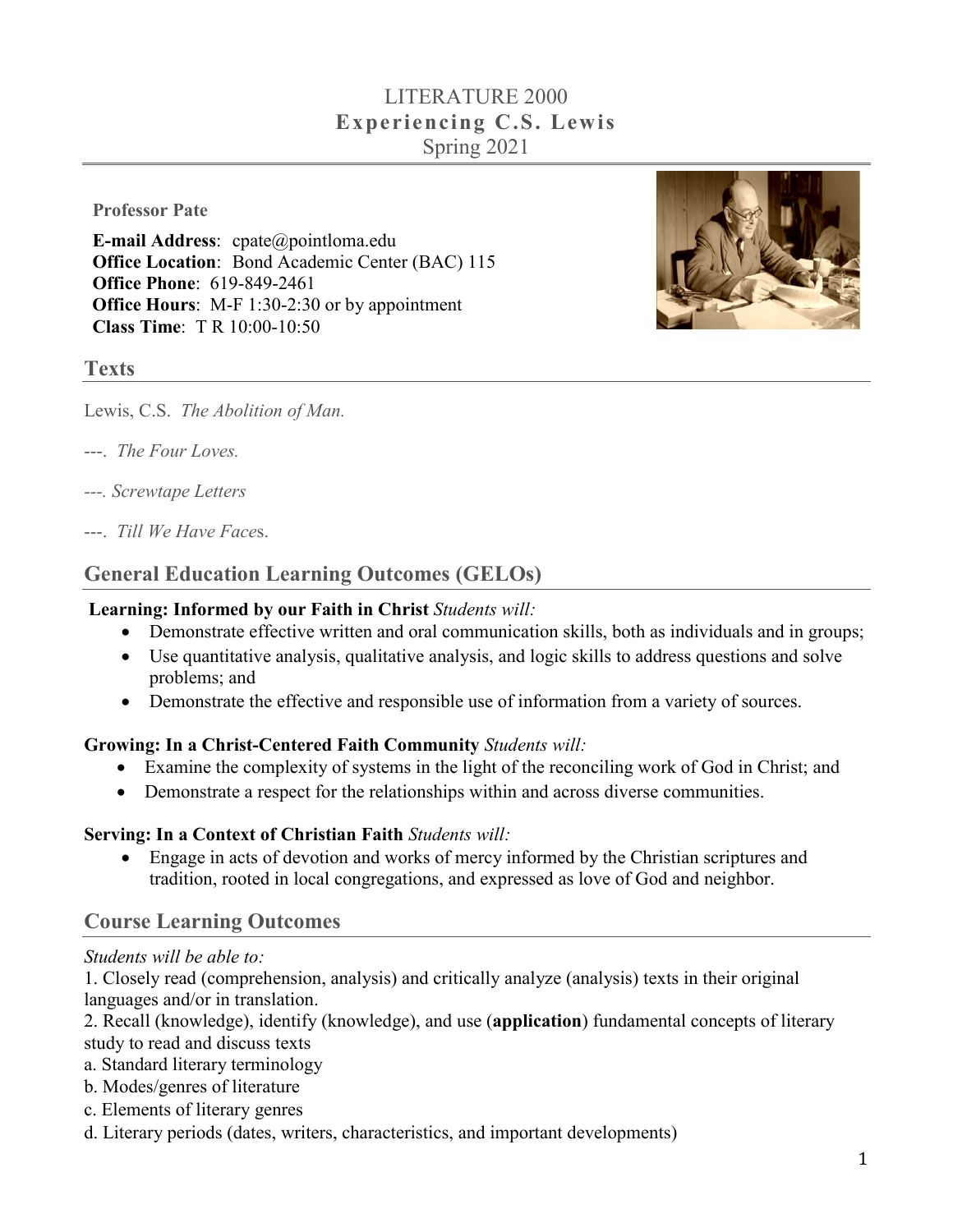e. Extra-literary research

3. Connect (synthesis) the works with their own lives and with the social, cultural, and historical contexts of the works and of their authors.

### **PLNU Mission: To Teach ~ To Shape ~ To Send**

Point Loma Nazarene University exists to provide higher education in a vital Christian community where minds are engaged and challenged, character is modeled and formed, and service becomes an expression of faith. Being of Wesleyan heritage, we aspire to be a learning community where grace is foundational, truth is pursued, and holiness is a way of life.

### **To the Student**

#### **About the Books and Reading the Books**

You are expected to get the full book in hard copy form or in digital form, but do not depend only upon an oral reading of the text or on online resource such as Course Hero, SparkNotes, etc. Success in this course is accomplished by carefully and thoughtfully reading all books assigned. Using summaries from online sources or any other resource will not enable you to grasp the full meaning of the literature or enable you to experience the full effect of it, nor will that practice adequately prepare you for quizzes and other assignments. Many details are left out of summaries, etc. Reading the full text is expected and is what will be tested.

**Class Participation:** Literature comes to life when it is read well, completely, thought about, and discussed among the readers. All students are expected to engage in this academic process regularly and contribute to class discussions whether in class, online in a threaded discussion, or in a Zoom session since each contribution adds to other classmates' learning experiences as well as mine, and each contribution makes literature an even more meaningful, dynamic force in all of our lives.

All reading and written assignments must be completed by the beginning of class on the assigned due date. Read all assigned readings and take notes on the readings as well as the class discussions. This practice enables you to engage in the process of learning more actively and fully, and the notes you take will assist you in preparing for the quizzes and exams.

**Preparation for Written Assignments:** Employ standard writing conventions for all written assignments. Submit only polished final drafts written in college level prose. All writers must rewrite, revise, and rewrite their texts as many times as needed to create a clear focus and clear, polished prose. Quality writing happens as a result of clear thinking and intentional, thoughtful, and thorough revising and rewriting.

- Use Times New Roman, size 12 font, for all written assignments.
- Points will be deducted for misspelled words, incorrect grammar usage, sentence level problems, lack of focus, organization, development, and support. Please utilize the tutorial center or make an appointment with me if you need or desire objective feedback on your writing.
- Cite **all** sources consulted or used for **any** assignment. Use MLA documentation and list on a Works Cited page all sources you cite in your writing.
- Submit only authentic and original work. Using other people's ideas, work, or words as your own in any form will result in a failing grade for the assignment and for the course, and a report will be made to the Provost and placed in your academic file. See "Departmental Plagiarism Policy" below.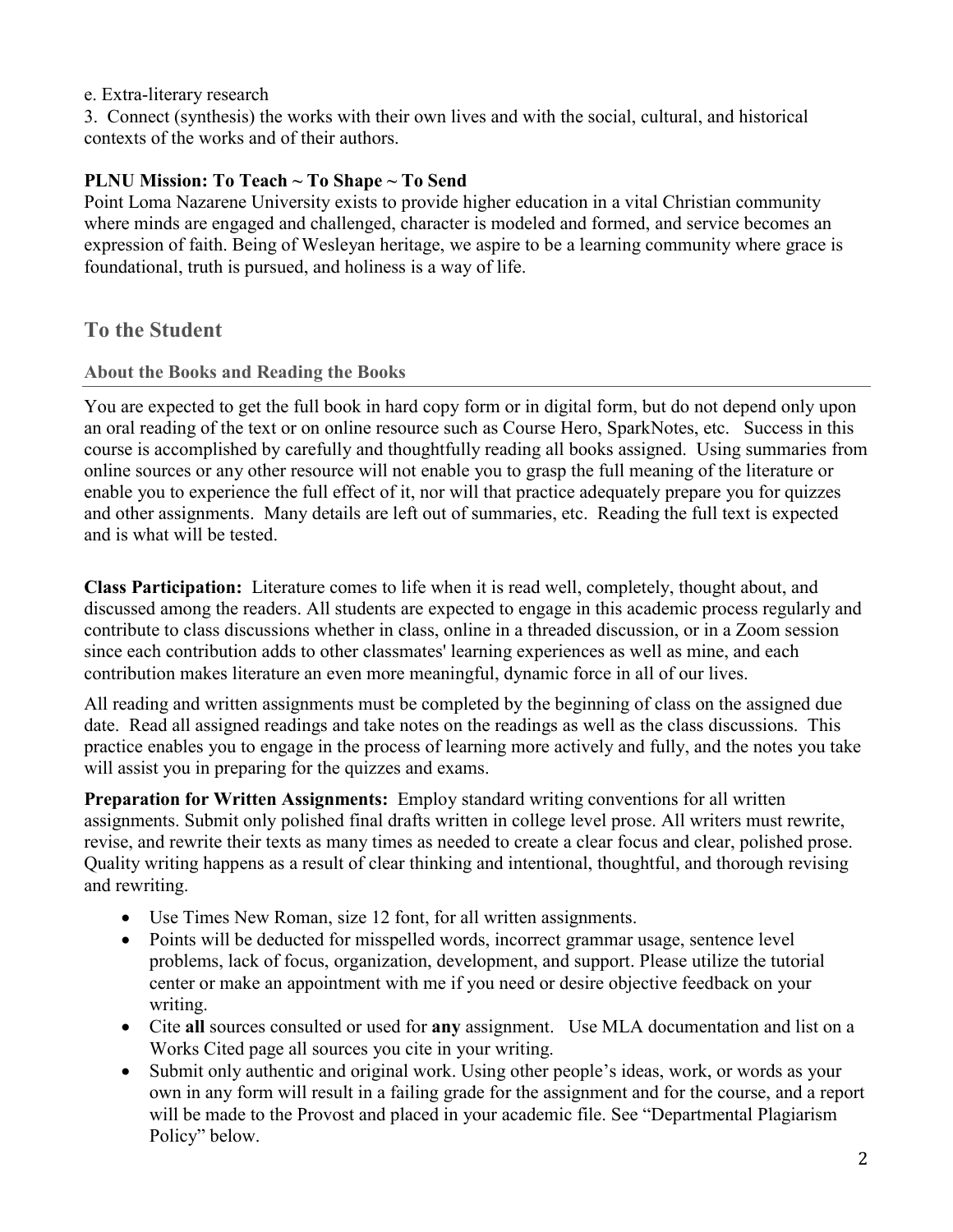Late Paper Policy: Assignments are to be submitted at the beginning of class or by the assigned time on the days they are due. Arrangements must be made **prior to the due date** to submit and earn credit for an assignment submitted at a time other than stated in the syllabus and on Canvas since late assignments are not accepted. No make-ups to "in-class" work will be offered or accepted unless the absence is approved by the University.

## **University Policies**

**Attendance:** Attendance is required. Missing class can affect a course grade since in-class assignments cannot be made up and late papers are not accepted. Absences that exceed the PLNU absence policy of 10% will result in a letter to the Vice President for Academic Affairs requesting de-enrollment from the course. Note that arriving late or exiting class early, including via Zoom, three times will equal one absence as per the PLNU attendance policy.

**Zoom Class Sessions:** When class sessions are held or attended through Zoom, the same policies as stated in this syllabus for in-class sessions apply to Zoom class sessions. To get credit for being in class while attending through Zoom, remain visible during the entire class session just as you would be if you were physically in class. If, for some reason, a problem arises regarding this, please contact me prior to class via e-mail. The same guidelines for using the computer in class apply to using the computer in Zoom. Remain focused on what is taking place during class. This means but is not limited to avoiding changing backgrounds, texting, e-mailing, clicking into websites, working on work for another class, talking to others, etc. since those activities create a distraction for you, for the rest of the class, and for me.

#### **Change of Modality Request Policy**

In order to be approved for a modality change the course must be taught in the modality you are requesting and must be approved by your instructor. For in-person courses, the classroom must be verified to meet the social distancing standards.

Note the following policy items regarding the Change of Modality Request.

- 1. Students may request to change the modality of a Quad 1, Quad 2, and Semester course(s) within the first two weeks of the semester, with a firm deadline of Friday, March 12.
- 2. Submitting a request to change the modality of one or more courses for the Spring 2021 semester does not guarantee approval.
- 3. Students must maintain the currently assigned modality until a change of modality is approved.
- 4. Attempting to change the modality without approval (i.e., showing up to class in person or appearing on a Zoom call) will (a) count as an absence from that class session and (b) will result in the student being removed from the class session.

**Academic Accommodations:** While all students are expected to meet the minimum standards for completion of this course as established by the instructor, students with disabilities may require academic accommodations. At Point Loma Nazarene University, these students are requested to file documentation during the first two weeks of the semester with the Academic Support Center (ASC), located in the Bond Academic Center. This policy assists the University in its commitment to full compliance with Section 504 of the Rehabilitation Act and the Americans with Disabilities Act. Section 504 (a) prohibits discrimination against students with special needs and guarantees all qualified students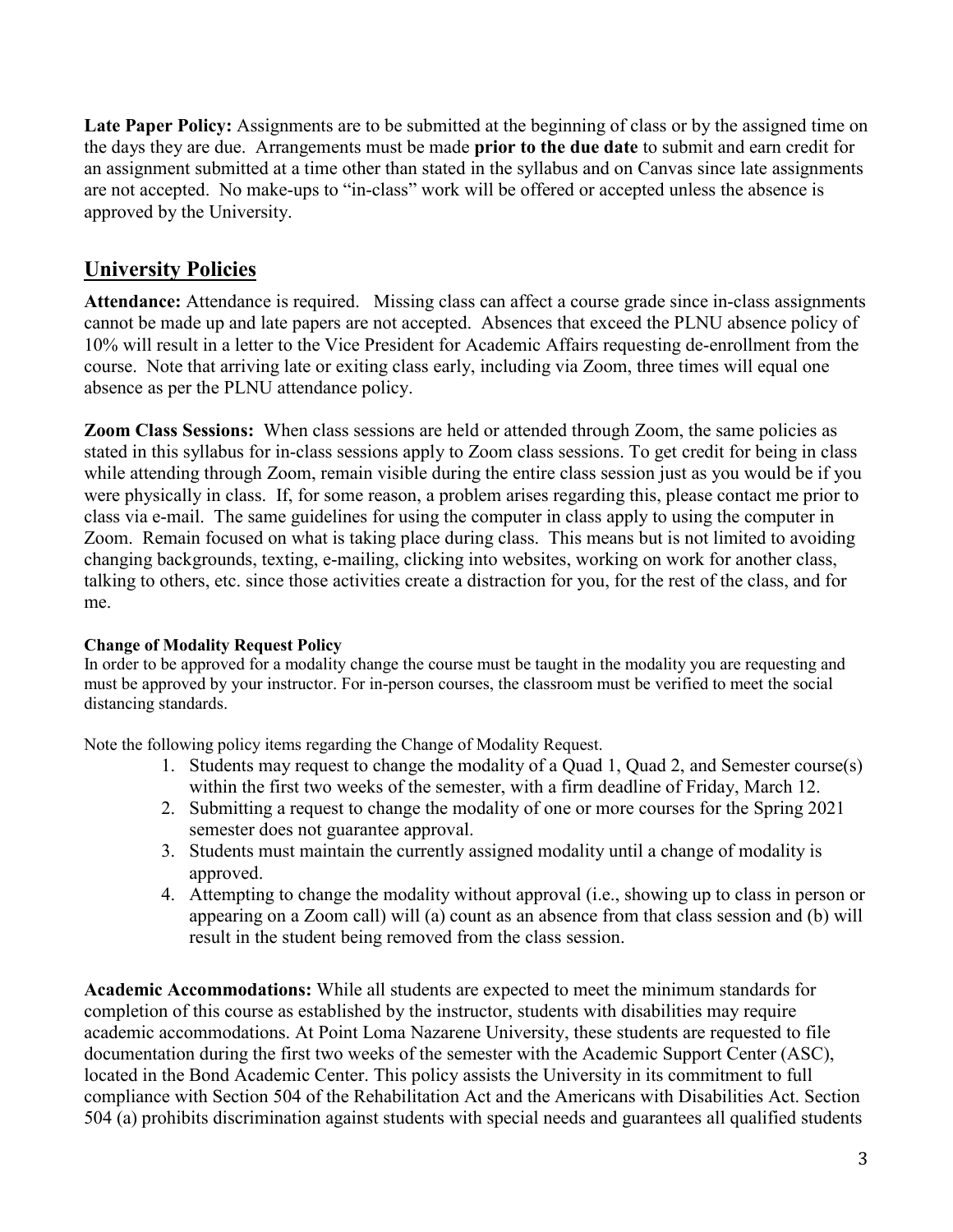equal access to and benefits of PLNU programs and activities. Once the student files documentation, the ASC will contact the student's instructors and provide written recommendations for reasonable and appropriate accommodations to meet the individual learning needs of the student.

**PLNU Copyright Policy:** Point Loma Nazarene University, as a non-profit educational institution, is entitled by law to use materials protected by the US Copyright Act for classroom education. Any use of those materials outside the class may violate the law.

## **Course Requirements and Policies**

**Canvas: The Canvas site for this class can be reached through taking the following steps:**

- 1. Open Chrome only.
- 2. Type [canvas.pointloma.edu.](http://canvas.pointloma.edu/)
- 3. Use your PLNU username and password to log in.
- 4. Find LIT2000 Sec. 4 on the courses menu. If you do not see it, check "All Courses" to find the course.

Canvas contains the course syllabus, course content including assignments, links to Zoom sessions, and grades. **Always look at the Modules before you go to Assignments.** 

**E-Mail:** Please use e-mail for simple, logistical questions or clarifications. Write: LIT 2000 in the subject line and use a proper heading and employ correct writing conventions when writing your e-mail. I will do my best to avoid sending an e-mail in the evenings and especially during the weekends. I will respond to e-mails sent during the weekend on Mondays. Please allow 24 hours for a reply to e-mails sent during the work week.

**Cell phones:** Cell phones must be turned off during class and put away throughout the entire class session unless they are being used to complete an in-class assignment assigned by the professor. Since Zoom sessions are class sessions, the same policy applies when attending class in Zoom. Students will be asked to put phones away if they are out to use for other than class use.

**Classroom Etiquette:** The classroom is a professional workplace; therefore, dress in such a way that encourages focus and concentration rather than distraction and undue attention both in the physical classroom and on Zoom.

**Public Discourse:** Much of the work we will do in this class is cooperative; thus, think of all your writing and speaking for and in class as public, not private, discourse. By continuing in this class, you acknowledge that your work will be viewed by others in the class.

**Inclusive Language:** Because the Literature, Journalism, Writing, and Languages Department recognizes the power of language, all public language used in this course, including written and spoken discourse will be inclusive. This standard is outlined by all major academic style guides, including MLA, APA, and Chicago, and is the norm in university-level work.

Information from the MLA Handbook: "Because good scholarship requires objectivity, careful writers of research papers avoid language that implies unsubstantiated or irrelevant generalizations about such personal qualities as age, economic class, ethnicity, sexual orientation, political or religious beliefs, race, or sex" (MLA Handbook, pp. 32-33 and Ch. 28 in the 8<sup>th</sup> ed.).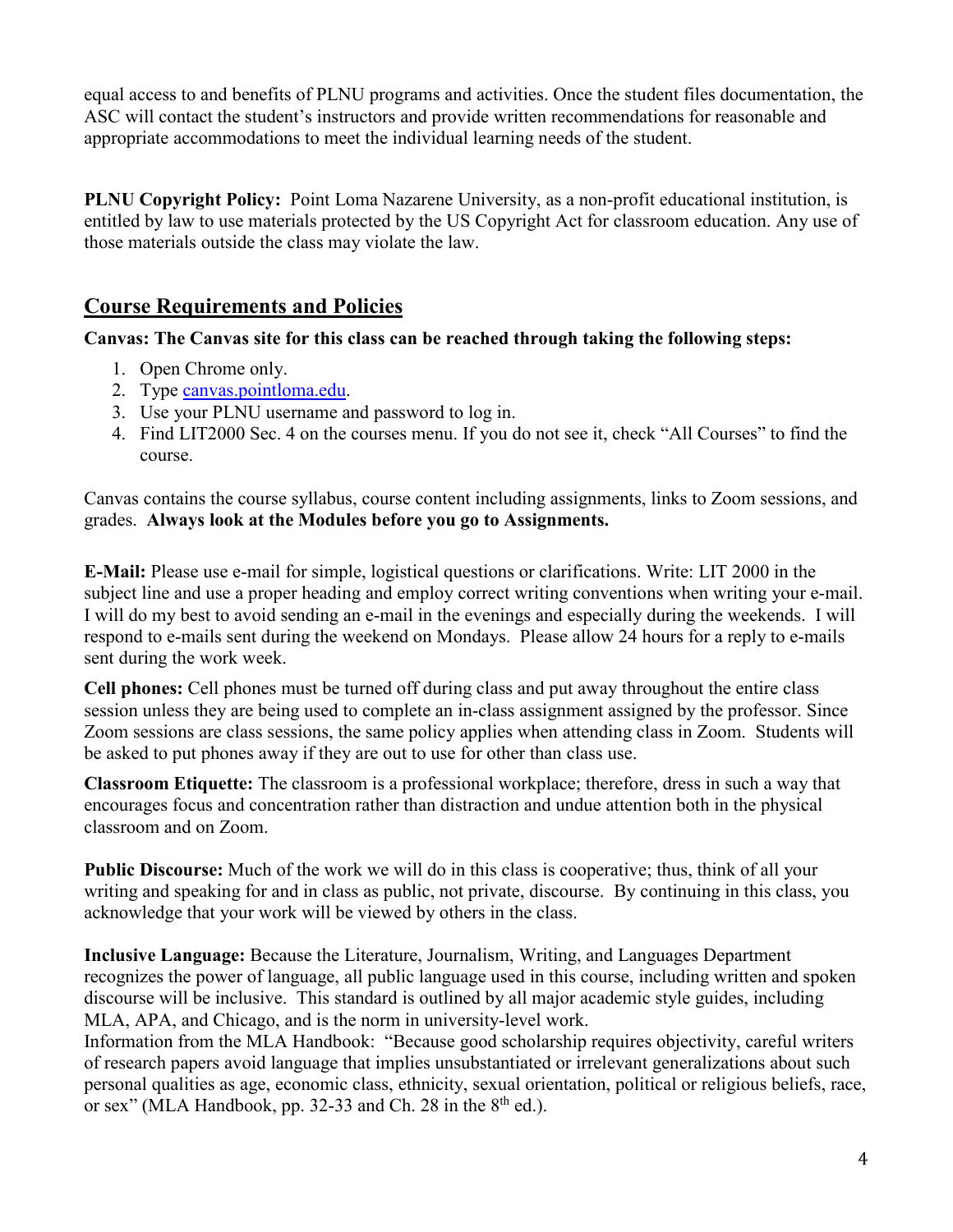The Department of Literature, Journalism, and Modern Languages deems intellectual and academic integrity critical to academic success and personal development; therefore, any unethical practice will be detrimental to the student's academic record and moral character. **Students who present the work of others, which includes but is not limited to borrowing another student's work, buying a paper, copying work from the Internet, or using the thoughts or ideas of others as if their own (using information in a paper without citation), commit plagiarism.** Students will be held accountable for plagiarized material whether the material was plagiarized intentionally or unintentionally. Plagiarized work will result in a failing grade for the assignment and possibly for the course. A written report will be filed with the department chair and the area dean. The dean will review the report and submit it to the Provost and the Vice President for Student Development. It will then be placed in the student's academic file.

Practice academic honesty and integrity by doing your own work and by reading each assignment to prepare for the class activities, quizzes, and exams.

• Both asking for and providing information to those who have not read the assignments are forms of academic dishonesty or cheating and reveal a lack of personal integrity. Please do not put yourself or other students in compromised, dishonest, unjust positions by asking another student what the story was about before a quiz when you have not read the book yourself or by providing the information in any form to those who have not read.

#### **Quizzes and Tests**

Quizzes and tests will be given throughout the course on required reading. Make-up quizzes will not be given unless notification/and or arrangements are made **prior** to the absence. Should you need to miss class due to illness or a school sponsored event, you must contact me **prior to** class to inform me of your illness or absence and/or to make arrangements to take the quiz in my office, but all in-class work cannot be made up.

#### **Assignments**

**The following assignment may need to be revised based upon the class structure as determined by Covid regulations.** 

#### **Film and Discussion: (30 min. total—50 points possible)**

#### Requirements:

- 1). Begin your presentation with your film.
- 2). Provide your Film Adaptation Explanation (One page to be submitted.)

3). Prepare a minimum of 5 questions that will encourage discussion about the **full assigned section** and then lead the class in the discussion. (5 discussion questions to be submitted.)

4). End the discussion with a summary of and an explanation of the full section assigned and connections that can be made to other relevant contexts such as cultural, religious, historical, literary, etc. (One page to be submitted.)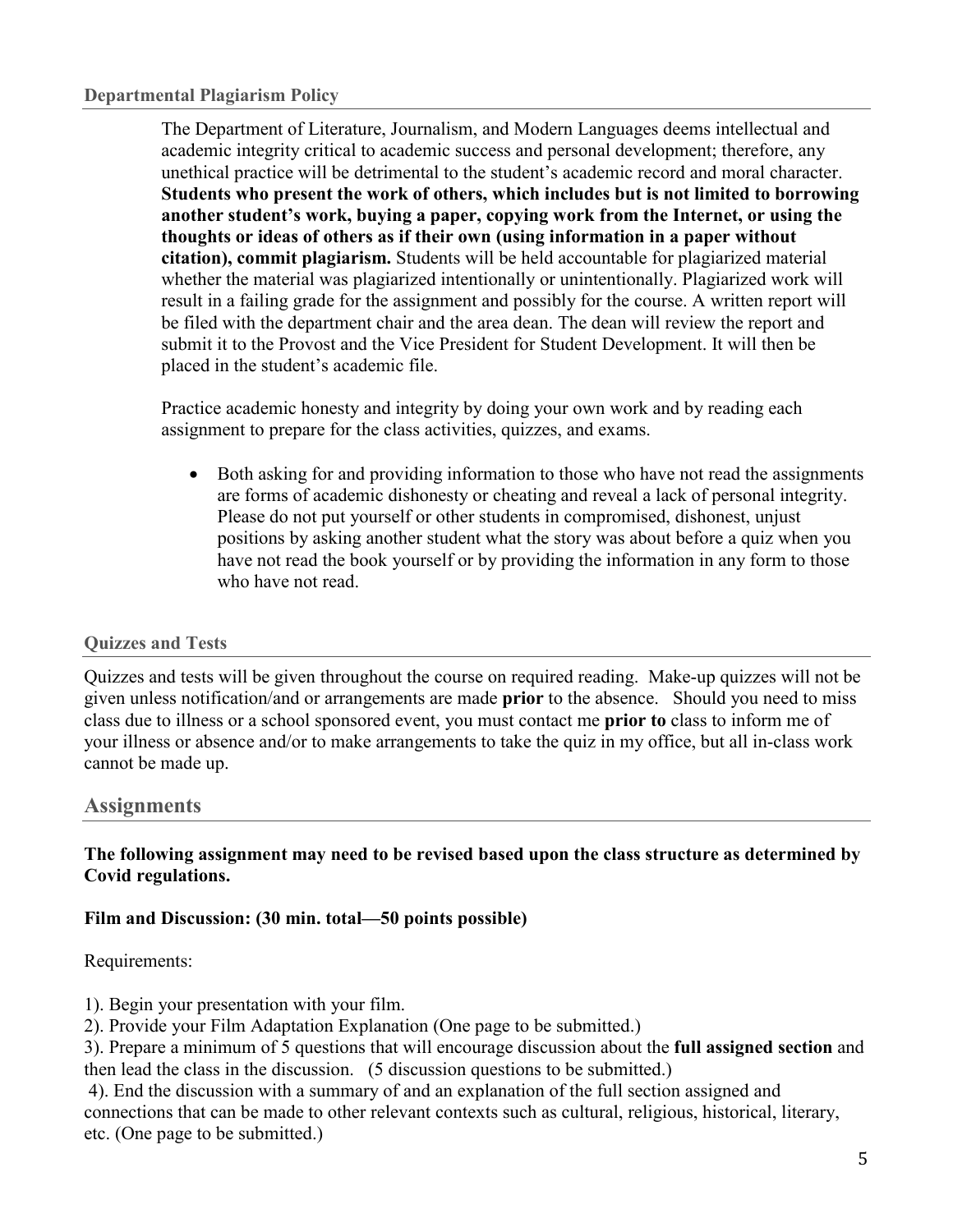**5).** Create and submit 5 objective (T/F or multiple choice) final exam questions from your assigned section. (5 objective final exam questions to be submitted.)

All group members are expected to fully participate in each of the processes. You must read the full text first, but should you need help to understand it more fully, you may use outside sources to deepen your understanding of the concepts in the text; however, the content (thoughts, ideas, fact, insights, etc.) you obtain from sources **must be cited in your summary**, and a Works Cited page must be created and included with the summary.

### **Begin with the end:**

Before you do anything else, read the full assigned reading, find a time to meet, meet up, think together, and discuss as a group the meaning of the **whole section** you are assigned. Determine the meaning of it, how it is connected with the reading that has led up to it, how it connects to other aspects of life, and write a 1 page summary of your section. Create 5 discussion questions to use at the end of your presentation that will encourage your classmates to engage in a lively discussion focused on the whole section of your assigned reading.

### **Film Adaptation—part of Presentation/Group Discussion:**

Requirements: Produce a 5-7 minute short film based upon **a section** of the reading. The length will be strictly enforced. As a group determine a section from your assigned reading that you, collectively, find to be most meaningful, discuss its meaning, and determine how you can portray the meaning in a 5-7 minute film. **Submit** your idea to me for approval the week **before** you begin the process of filming. Each member is to participate in the full process. Be sure you know what your purpose is and how you can achieve it. Submit the film to YouTube linked to PLNU g-mail, and come to class at least 5 minutes early to prepare for the presentation. The form the film takes is determined by each group. Creativity is certainly encouraged, but misinterpretation is unacceptable.

### **Film Adaptation Explanation:**

Create and submit a 1 page Film Adaptation Explanation before class begins. Outside sources are not required or encouraged, but if you use them, make sure to cite them in your Film Adaptation Summary and create a corresponding Works Cited page. The Film Adaptation Summary is to contain the following:

- the section you chose
- why you chose it
- the meaning of it
- the connections outside of the reading that the section enabled you to make

#### **Lead Discussion:**

Lead the class in a discussion by the 5 discussion questions you have created, one-at-a-time, respond to your classmates' responses, and moderate dialogue. **At the end** of the discussion, summarize the whole section you were assigned. Be sure to submit your summary to Canvas before the beginning of class.

#### **Book Reflections**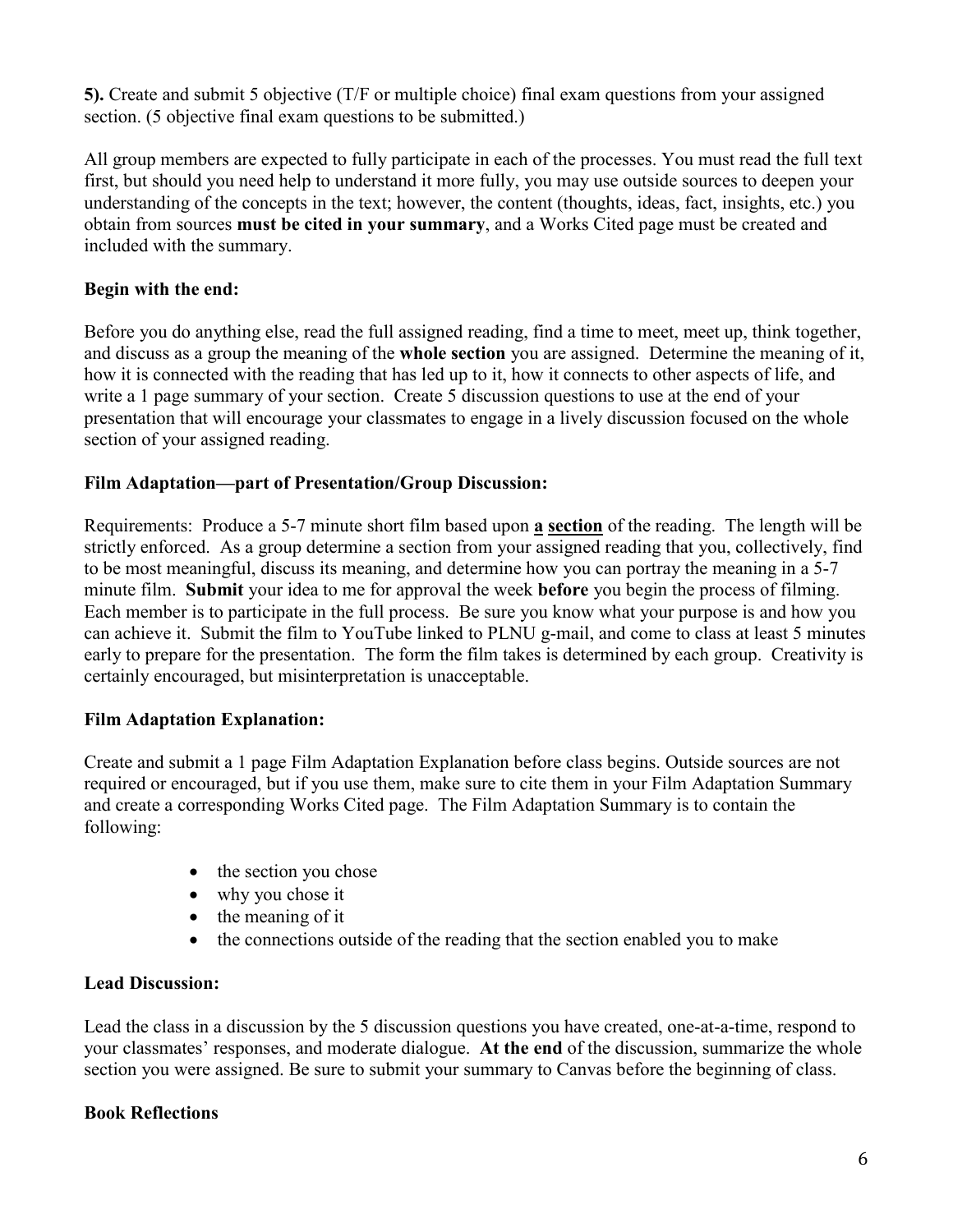#### **Reflection Papers (4 total @ 20 points possible each) No outside sources and no repeated examples from your own life in the reflections.**

**Reflection 1:** *The Screwtape Letters:* The purpose of this assignment is to give you the opportunity to think deeply about a concept Lewis touches on in a letter and respond to it, so as you read through the letters take special note of the themes that resonate with you the most (inspire, challenge, motivate, encourage, enlighten, etc.). Choose one of those themes to use as the focus of your letter, poem, song, rap, reflection, newspaper article, short story, skit, etc. in which you take your audience deeper into the concept revealing the ways its truth affects your thoughts and understandings of it. Your audience is your classmates and your professor. Enjoy the process.

**Reflection 2:** *The Abolition of Man:* What does Lewis discuss in this book that shed new light on or changed/added to your thinking about our current culture or cultural practices or morality or religion or politics or educational institutions, etc.? Choose only one area listed or one not listed that was enlightening or meaningful to you. Discuss your new meaningful insight or new perspective that has come from the reading or discuss the content that engendered new questions and a continued search. Be specific and use examples to show the truth of your claims. Do not use outside sources for this two page response but use examples from your life, different from ones you may have used in Reflection 2, and from the book. Cite the page number only from *The Abolition of Man* that contains the example you use in your reflection.

**Reflection 3:** *Till We Have Faces:* Lewis claims that truth is found in myth. What truth revealed itself to you in this myth that is significant and meaningful to you and that can be applied to your own life? To get started, consider specific ways you were able to connect with elements Lewis presented as religious issues, truth, social mores, social structures, beliefs, laws, traditions, cultural elements, psychological elements, family issues, relationship issues, individual vs. community issues, the human condition, etc. Be sure to use examples from the text and from your own life to support your claim but examples different from what you used in Reflections 1-2. Do not use outside sources for this two page response but use examples from your life and/or from the book and cite the page number only from *Till We Have Faces* that contains the example you use in your reflection.

**Reflection 4:** *The Four Loves***:** In what ways has this book shed light on a specific concept Lewis worked with in *Till We Have Faces?* Discuss in a two page reflection how this reading has shaped your new perspective and understanding of *Till We Have Faces* and the ways you can apply your new understanding to your life today. If something particularly meaningful came out of the reading related to this book only or one of the other texts, please feel free to discuss it as well but in a separate section. Be sure to use examples from the text(s) and from your own life to show the truth and the meaning of your claims, and be sure to use different personal examples from ones you used in Reflections 1-3. Do not use outside sources for this two page response but use examples from your life and/or from the books. In this case, cite both the title and page numbers from the sources that contain the examples you use in your reflection since more than one book might be discussed.

| Quizzes       | 15%        | $A = 93-100$  | $C+=77-79$  | $D = 60-62$ |
|---------------|------------|---------------|-------------|-------------|
| Group Work    | <b>20%</b> | $A = 90-92$   | $C = 73-76$ | $F = 0.59$  |
| Reflections   | 15%        | $B+=87-89$    | $C = 70-72$ |             |
| Mid-term Exam | 20%        | $B = 83 - 86$ | $D+= 67-69$ |             |
| Final Exam    | $30\%$     | $B = 80-82$   | $D = 63-66$ |             |

### **Course Assignment Approximations and Grading Schema**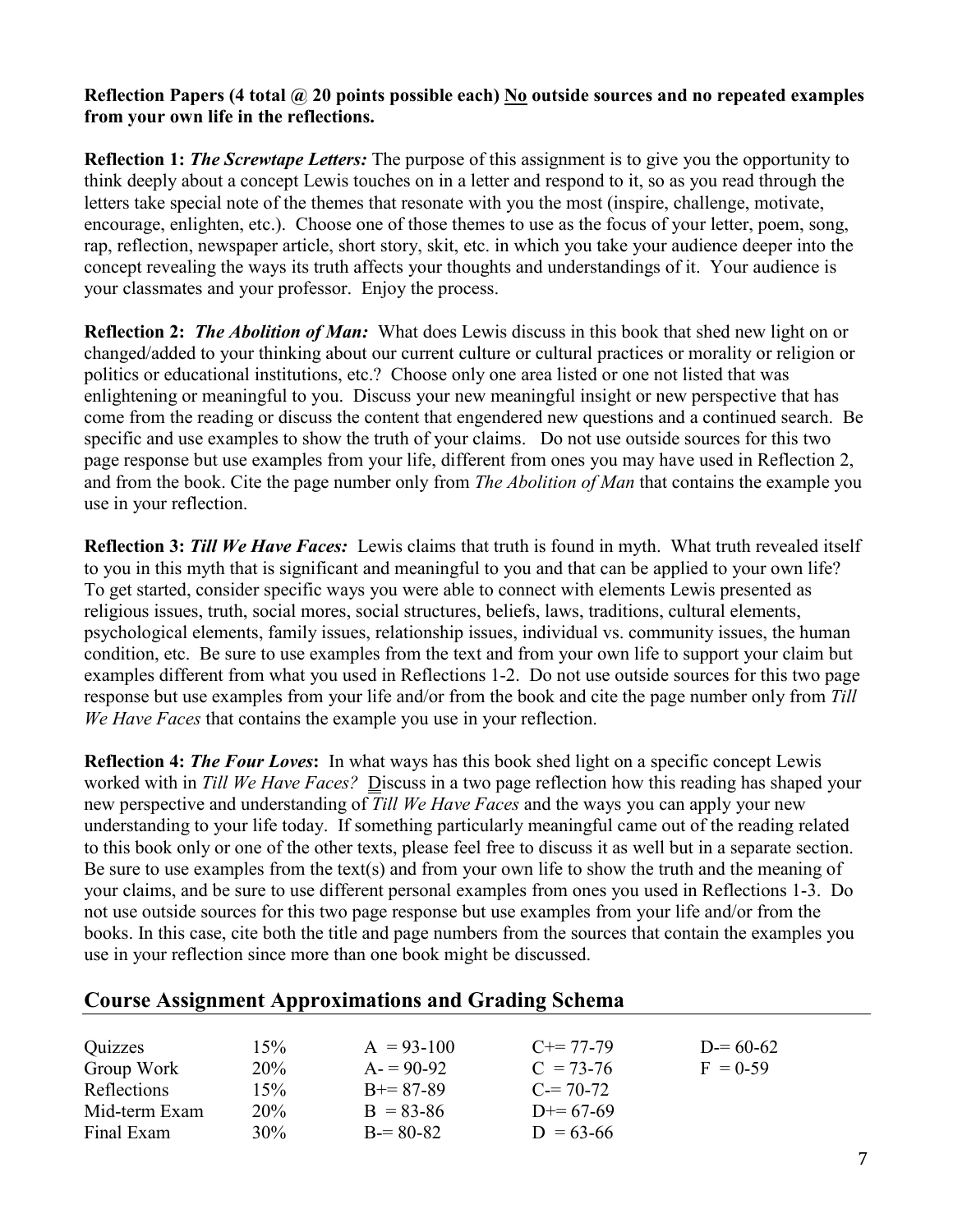### **LIT 2000**

### **Tentative Schedule**

| <b>DATE</b>         |                               | <b>READING and ASSIGNMENTS</b>                                 |
|---------------------|-------------------------------|----------------------------------------------------------------|
| Tuesday<br>Mar. 2   | Introduction to<br>the course | Discuss syllabus and establish presentation and study groups   |
| Thursday<br>Mar. 4  |                               | Who is C.S. Lewis?                                             |
| Tuesday<br>Mar. 9   |                               | Introduction to <i>The Screwtape Letters</i>                   |
| Thursday<br>Mar. 11 |                               | The Screwtape Letters Preface-VI                               |
| Tuesday<br>Mar. 16  |                               | <i>The Screwtape Letters VII-XIV; Group 1 Presentation</i>     |
| Thursday<br>Mar. 18 |                               | <i>The Screwtape Letters XV-XXII; Group 2 Presentation</i>     |
| Tuesday<br>Mar. 23  |                               | <i>The Screwtape Letters XXIII-XXIX; Group 3 Presentation</i>  |
| Thursday<br>Mar. 25 |                               | <i>The Screwtape Letters XXX-the end; Group 4 Presentation</i> |
| Tuesday<br>Mar. 30  |                               | Due: Reflection 1; Thematic review                             |
| Thursday<br>April 1 |                               | Introduction to <i>The Abolition of Man</i>                    |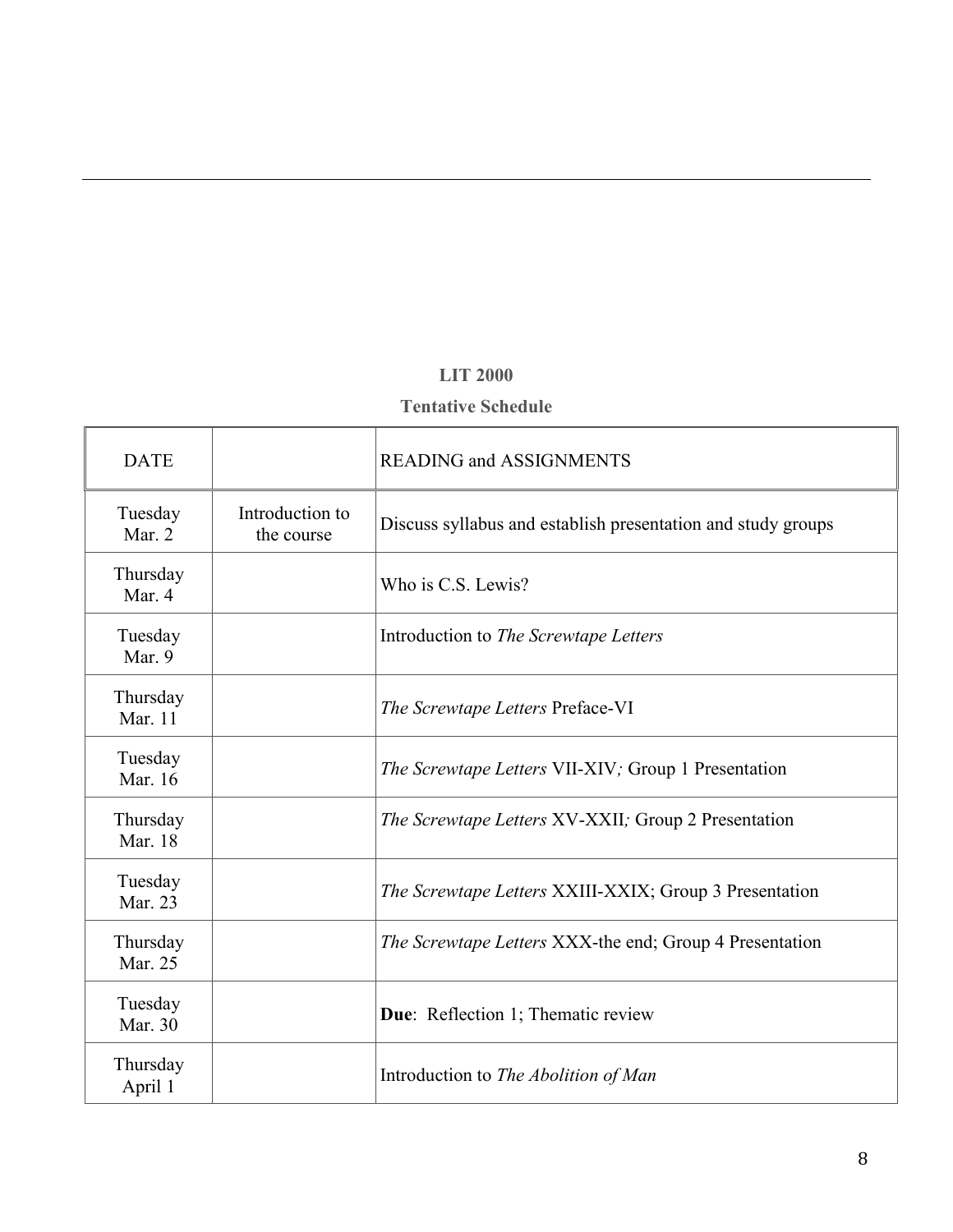| <b>DATE</b>          |         | <b>READING and ASSIGNMENTS</b>                                                                                                           |  |
|----------------------|---------|------------------------------------------------------------------------------------------------------------------------------------------|--|
| Tuesday<br>April 6   |         | The Abolition of Man Chapter 1 "Men Without Chests"                                                                                      |  |
| Thursday<br>April 8  |         | The Abolition of Man Chapter 2 "The Way"                                                                                                 |  |
| Tuesday<br>April 13  |         | The Abolition of Man Chapter 3 "The Abolition of Man"                                                                                    |  |
| Thursday<br>April 15 |         | <b>Due:</b> Reflection 2; Thematic Review                                                                                                |  |
| Tuesday<br>April 20  | Midterm |                                                                                                                                          |  |
| Thursday<br>April 22 |         | Read online and discuss in class: Metamorphoses (known as The<br>Golden Ass) by Apuleius and "Note" in the back of Till We Have<br>Faces |  |
| Tuesday<br>April 27  |         | Till We Have Faces Book I Chapters 1-5                                                                                                   |  |
| Thursday<br>April 29 |         | Till We Have Faces Chapters 6-10; Group 5 Presentation                                                                                   |  |
| Tuesday<br>May 4     |         | Till We Have Faces Chapters 11-15; Group 6 Presentation                                                                                  |  |
| Thursday<br>May 6    |         | Till We Have Faces Chapters 16-21; Group 7 Presentation                                                                                  |  |
| Tuesday<br>May 11    |         | Till We Have Faces Book II; Group 8 Presentation                                                                                         |  |
| Thursday<br>May 13   |         | Read: Chapter 5 "Myth Became Fact" in God in the Dock<br>Discussion: Book II and "Myth Became Fact"<br>Due: Reflection 3                 |  |
| Tuesday<br>May 18    |         | The Four Loves Chapter I "Introduction"                                                                                                  |  |
| Thursday<br>May 20   |         | The Four Loves Chapter II "Likings and Loves for the Sub-human"                                                                          |  |
| Tuesday<br>May 25    |         | The Four Loves Chapter III "Storge/Affection"                                                                                            |  |
| Thursday<br>May 27   |         | The Four Loves Chapter IV "Friendship/Philia"                                                                                            |  |